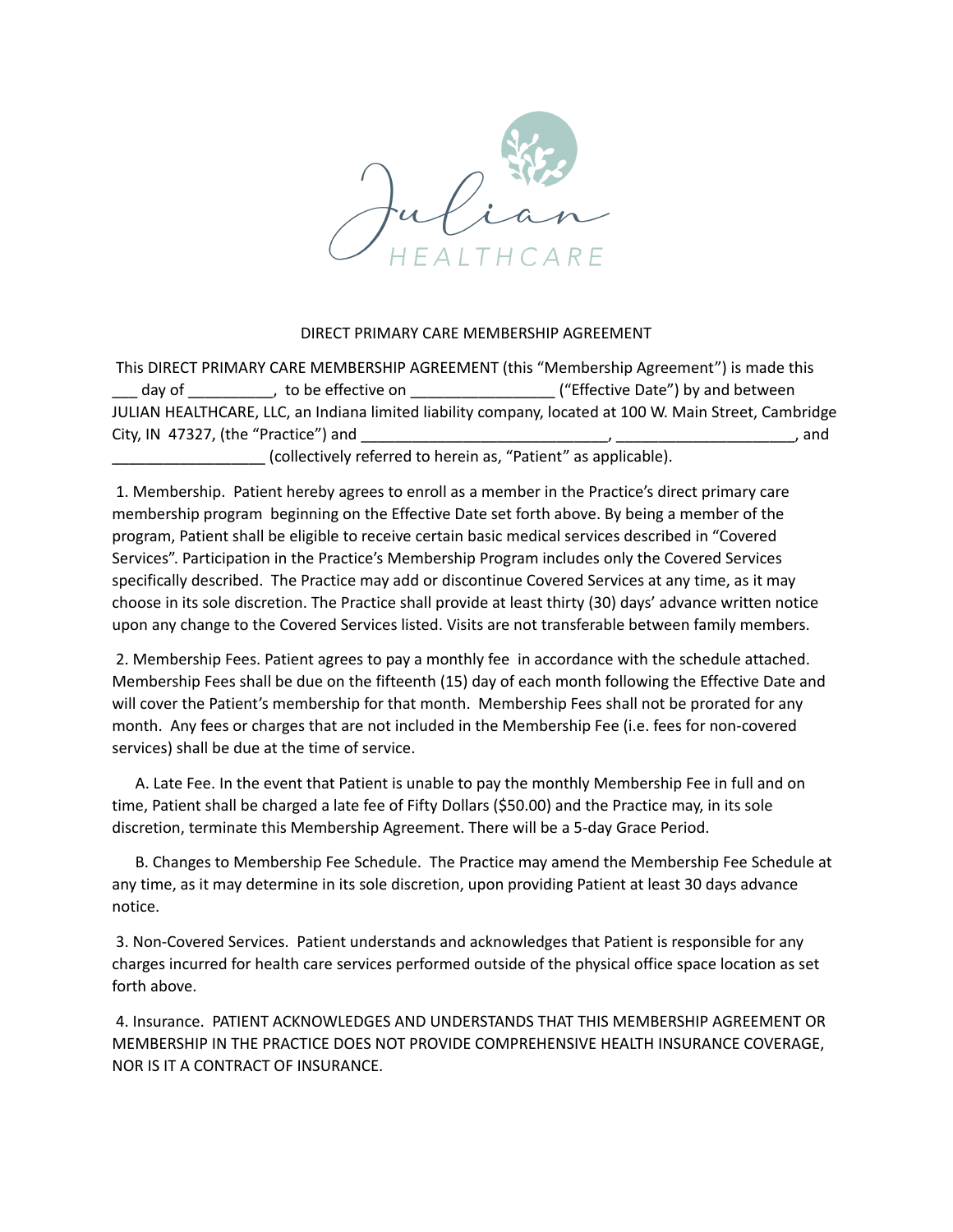A. Insurance Claims. Patient acknowledges and understands that the Practice is not a participating provider in any governmental or private health care plan. Patient acknowledges and understands that the Practice will not bill insurance carriers on Patient's behalf for Covered Services provided to Patient and the Practice will not bill any health care plan of which the Patient may be a subscriber or beneficiary for Membership Fees due and owing to the Practice under this Membership Agreement.

B. Medicare. Patient acknowledges and understands that the Practice has opted out of participation in Medicare. This means that Medicare cannot be billed for any services performed by the Practice. Patient agrees not to seek reimbursement from Medicare for the membership fee.

5. Termination by Practice. The Practice may terminate this Membership Agreement upon providing Patient 30 day advance written notice. Upon termination, the Practice shall cooperate in the transfer of Patient's medical records to the Patient's new primary care provider, upon the Patient's written request and direction. If the Practice deems it necessary to terminate before the end of the contract period, fees will stop accumulating effective the last day of the month in which the termination is effective.

6. Termination by Patient. Patient may terminate this Membership Agreement for any reason at the time the contract expires, which is 12 months from the Effective Date, upon providing 30 days advance written notice to Practice. Membership Fees shall not be prorated for any month. Monthly Membership Fees will continue to accrue until the end of the contract period, regardless of when the Patient chooses to leave the Practice unless Patient pays a \$400 early termination fee due at the time of early termination.

7. Renewal. Contracts will renew automatically annually on the date the agreement first became effective unless terminated as outlined above.

8. Indemnification. Patient agrees to indemnify and hold the Practice and its members, officers, directors, agents, and employees harmless from and against all demands, claims, actions or causes of action, assessments, losses, damages, liabilities, costs and expenses, including interest, penalties, attorney fees, etc. which are imposed upon or incurred by the Practice as a result of the Patient's breach of any of Patient's obligations under this Agreement.

10. Entire Agreement. This Membership Agreement constitutes the entire understanding between the parties hereto relating to the matters herein contained and shall not be modified or amended except in writing signed by both parties hereto.

IN WITNESS WHEREOF, the parties have caused this Membership Agreement to be effective on the Effective Date first above written.

Julian Healthcare, LLC

By: Susan Julian, NP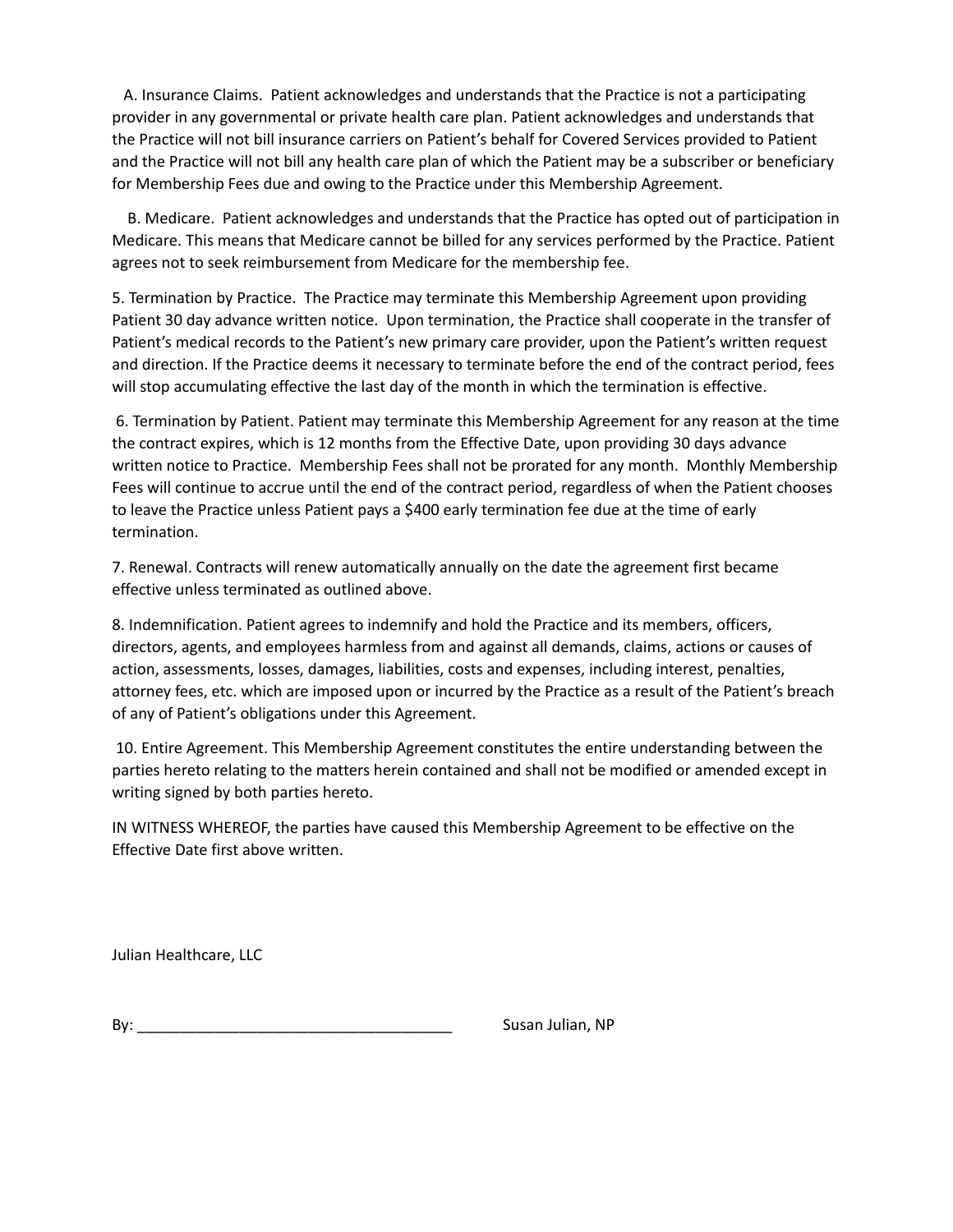Patient Name [Please Print]

Patient/Guardian

# COVERED SERVICES

• Same or next day in-person, telephone, or video appointments Monday through Thursday. We will be available electronically and by telephone after office hours for urgent problems.

• Office care and minor procedures, as medically indicated:

~ Pap smears \*

~ In office labs including glucose finger stick, dipstick urinalysis, urine pregnancy test

~Injections (steroid, diluent, ketorolac, antibiotic, promethazine are included)

~ Albuterol nebulizer treatments

\*Patient will be responsible for the laboratory fee for interpreting the Pap sample.

• Access to cash pay discounts. We will offer a 25% discount on lab tests and no venipuncture fee through our contracted lab for cash pay patients.

• Visit Types (in-person, by telephone, or video) - which will be counted as the allowed number per contract year:

✓Annual physical/well child-can include sports/camp/school/employment (Susan is not DOT certified)

- ✓Chronic illness/symptoms treatment plans
- ✓Acute- illness/injury
- ✓Urgent care after hours by telephone or video

 $\checkmark$  Individualized lifestyle coaching by the health coach: Nutrition/Exercise/Stress management/ Sleep optimization

EXCLUDED SERVICES: • Anything not specifically listed as a Covered Service shall be a non-covered service • Any health care services not performed on or within the premises of Julian Healthcare, LLC, including emergency room visits, hospital stays, specialist care, imaging and labs, etc. • Medical tests not performed in the office (actual "reading" of pap smears for example) • Durable medical equipment (braces, splints, crutches, etc.)